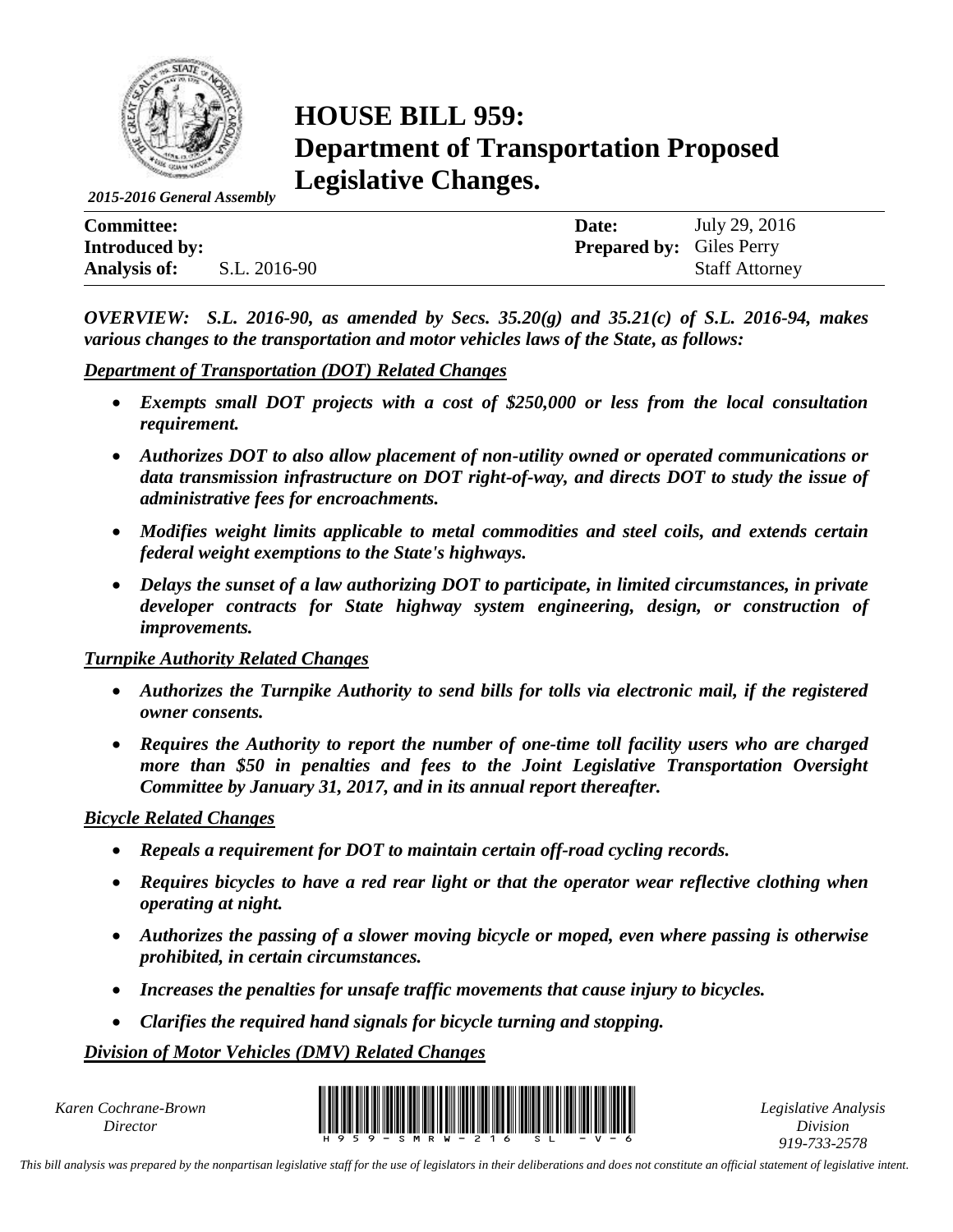*Page 2*

- *Amends State commercial driver's license laws to conform with federal requirements.*
- *Provides that the registration of a motor vehicle renewed by means other than a renewal sticker expires at midnight on February 15 of each year.*
- *Sets the period of validity for all temporary driving certificates at 60 days, and allows a certificate to be used for identification purposes when conducting business with the DMV.*
- *Eliminates the requirement for sign and symbol and vision testing when a person is renewing a driver's license remotely via the internet or at a DMV kiosk.*
- *Makes changes to the law governing DMV notices sent by e-mail.*
- *Requires DMV to provide an option for indicating ownership by joint tenancy with right of survivorship on applications for registration and certificate of title.*
- *Amends the applicability of the requirement for DMV to inspect out-of-state vehicles such that the requirements applies only to 1980 model year or older vehicles.*
- *Repeals the requirement for the owner of a registered motor vehicle to sign their vehicle registration card.*
- *Revises the definition of an autocycle to include vehicles without an airbag, and with partially enclosed seating within the definition.*
- *Authorizes moped liability insurers to cede moped liability insurance coverage to the North Carolina Reinsurance Facility.*
- *Defines "electric assisted bicycles," and exempts them from the definition of motor vehicles.*
- *Clarifies the definition of moped to include mopeds powered by electricity or alternative fuel, but does not include motor-driven bicycles or electric assisted bicycles.*
- *Allows use of dealer plates by employees of independent dealers, and by immediate family members of independent dealers and their employees.*
- *Provides that law enforcement may provide an uncertified copy of an accident report to an insurance agent or driver upon being provided with evidence that a certified copy of the accident report has been requested from DMV and the applicable fee has been paid.*

### *Unmanned Aircraft Change*

 *Changes the authorized minimum age for operation of a commercial unmanned aircraft system from age 17 to age 16, the same age as authorized under recently adopted federal rules.*

### *Map Act Related Changes*

- *Clarifies how Map Act-related litigation damages and costs will be funded.*
- *Places a one-year moratorium on the filing of any new transportation corridor official maps.*
- *Rescinds all adopted transportation corridor official maps.*
- *Changes the rate of interest that DOT must pay on condemnation-related judgments, from 8%, to the prime lending rate at the time of the taking, not to exceed 8%.*
- *Directs DOT to study the development of a process that equitably balances the interest of the State in protecting proposed transportation corridors from development, the property rights of affected landowners, and the taxpayers of the State.*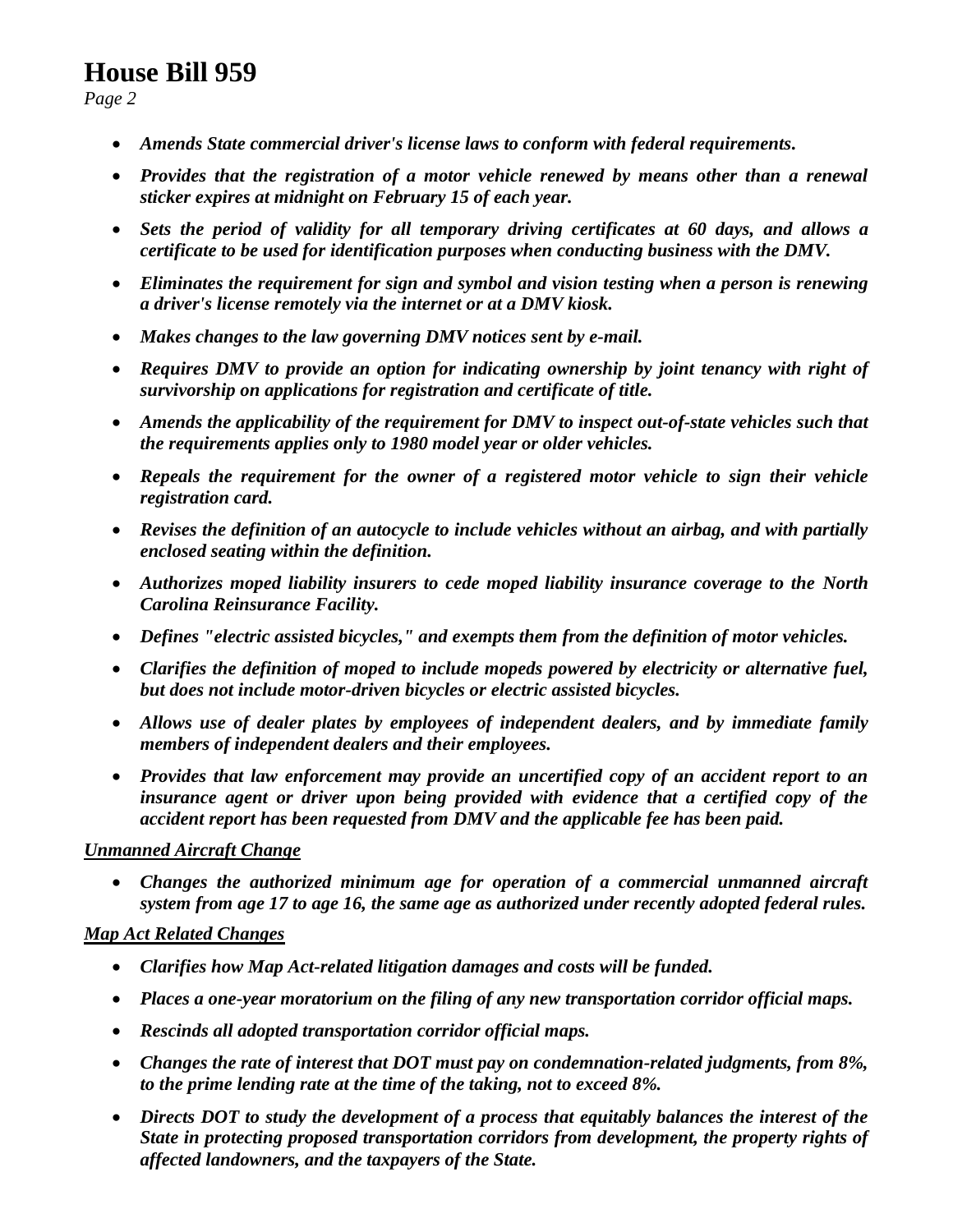*Page 3*

*This act became effective July 11, 2106, and several provisions have different effective dates. Please see the full summary for more detail.*

### **PRIOR LAW AND BILL ANALYSIS:**

### **PART I. DIVISION OF HIGHWAYS**

### **Small Transportation Projects/Local Consultation**

**Section 1.** Prior law required the Department of Transportation to consult with local governments affected by a planned transportation project before taking action. However, consultation is not required for small projects with a cost of \$150,000 or less. This section increases that dollar amount from \$150,000 to \$250,000, exempting small projects with a cost of \$250,000 or less from the local consultation requirement.

### **Broadband and Fiber Optic in DOT Right-of-Way/Fees**

**Section 2.** Prior law authorized DOT to locate and acquire ROW for placement of utility lines operated by regulated public utilities or local governments.

Section 2(a) authorizes DOT to also allow placement of non-utility owned or operated communications or data transmission infrastructure on DOT right-of-way. This section also clarifies that no agreement for use of Department right-of-way shall abrogate the Department's ownership and control of the right of way, and clarifies that DOT can use existing ROW for placement of utilities.

Section 2(b) directs DOT to study the issue of administrative fees for encroachments, and report to the Joint Legislative Transportation Oversight Committee by December 1, 2016.

Section 2 becomes effective when it becomes law.

### **Weight Limits Applicable to Metal Commodities and Steel Coils, and Extending Certain Federal Weight Exemptions to the State's Highways**

**Section 2.1.** This section makes the following changes:

- Section 2.1(a) authorizes a higher weight limit for vehicles transporting metal commodities: up to 22,000 lbs. single axle and 42,000 lbs. tandem axle; maximum gross weight 90,000 lbs.
- Section 2.1(a) also extends additional federal weight allowances for natural gas powered vehicles, emergency vehicles, heavy duty towing vehicles, and vehicles with idle reduction technology, priorly applicable only to interstate highways in the State, to all State roads, except for posted bridges or roads, or unless specifically prohibited by NC DOT.
- Section 2.1(b) authorizes DOT to issue an overweight or overwidth permit for the transport of up to three steel coils on one truck.

This section becomes effective October 1, 2016.

**Section 2.3.** This section delays the sunset of G.S. 136-28.6A, first enacted in 2009. This law authorizes DOT to participate, in limited circumstances, in private developer contracts for State highway system engineering, design, or construction of improvements. The Department's participation under this law is limited to the lesser of ten percent (10%) of the contract, or \$250,000. DOT is required to annually report, not later than March 1, to the Joint Legislative Commission on Governmental Operations and the Joint Legislative Transportation Oversight Committee on all agreements entered into between the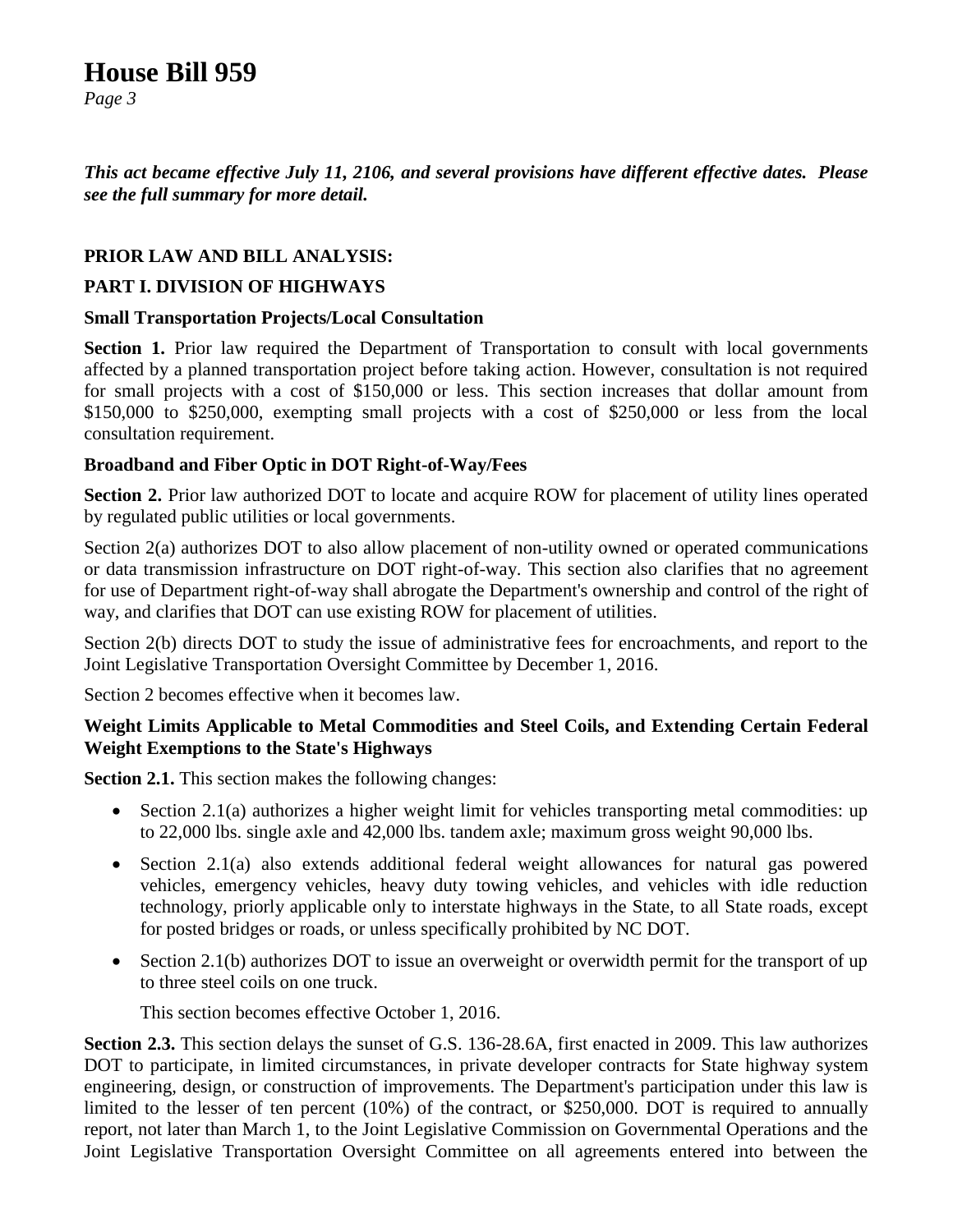*Page 4*

Department and a private developer for participation in private engineering and construction contracts under this section. The authorization provided by this section now expires July 1, 2017.

### **PART II. NORTH CAROLINA TURNPIKE AUTHORITY**

### **Allow Electronic Billing for Tolls**

**Section 3.** Prior law authorized Turnpike Authority toll bills to be sent by first class mail. This section authorizes the Turnpike Authority to send bills for tolls via electronic mail, rather than by first-class mail, if the registered owner or person who had custody of the vehicle consents in writing.

### **Turnpike Authority Report on One-Time Facility User Fees**

**Section 3.1.** This section requires the Authority to report to the Joint Legislative Transportation Oversight Committee the number of one-time toll facility users who are charged more than \$50 in penalties and fees.

### **Repeal NCTA Semiannual Reports to JLTOC**

**Section 4.** Prior law required the Turnpike Authority submit semi-annual reports, and more frequent reports if requested, on its activities to the Joint Legislative Transportation Oversight Committee. This section repeals that requirement. The Authority continues to be required by statute to submit annual reports on its activities to the General Assembly.

### **PART III. DIVISION OF BICYCLE AND PEDESTRIAN TRANSPORTATION**

### **Repeal requirement to Maintain Off-Road Cycling Records**

**Section 5.** Prior law required that notice of State land restricted or removed from use by bicyclists be filed with the Division of Bicycle and Pedestrian Transportation of the Department of Transportation. This section repeals that requirement. Also, this section repeals the requirement that the Division keep records of State lands open and available for use by bicyclists.

### **Bicycle must have red rear light or operator must wear reflective vest when operated at night**

**Section 5.1.** Prior law required bicycles to have a rear reflector or red light when used at night. This section requires a red rear light or reflective vest or clothing visible from a distance of at least 300 feet from the rear of a bicycle when operated at night.

### **Bicycle safety law revisions**

**Section 5.5.** Section 5.5 (a) and (b) authorize passing of a slower moving bicycle or moped, even where passing is otherwise prohibited, if the other requirements of these sections are met. Section 5.5(c) increases the penalties for unsafe traffic movements that cause injury to bicycles, and clarifies the required hand signals for turning and stopping.

This section becomes effective October 1, 2016, and applies to offenses occurring on or after that date.

### **PART IV. DIVISION OF MOTOR VEHICLES**

### **Commercial Driver's License Changes**

**Section 6.** This section amends State commercial driver's license laws to conform with federal requirements as follows: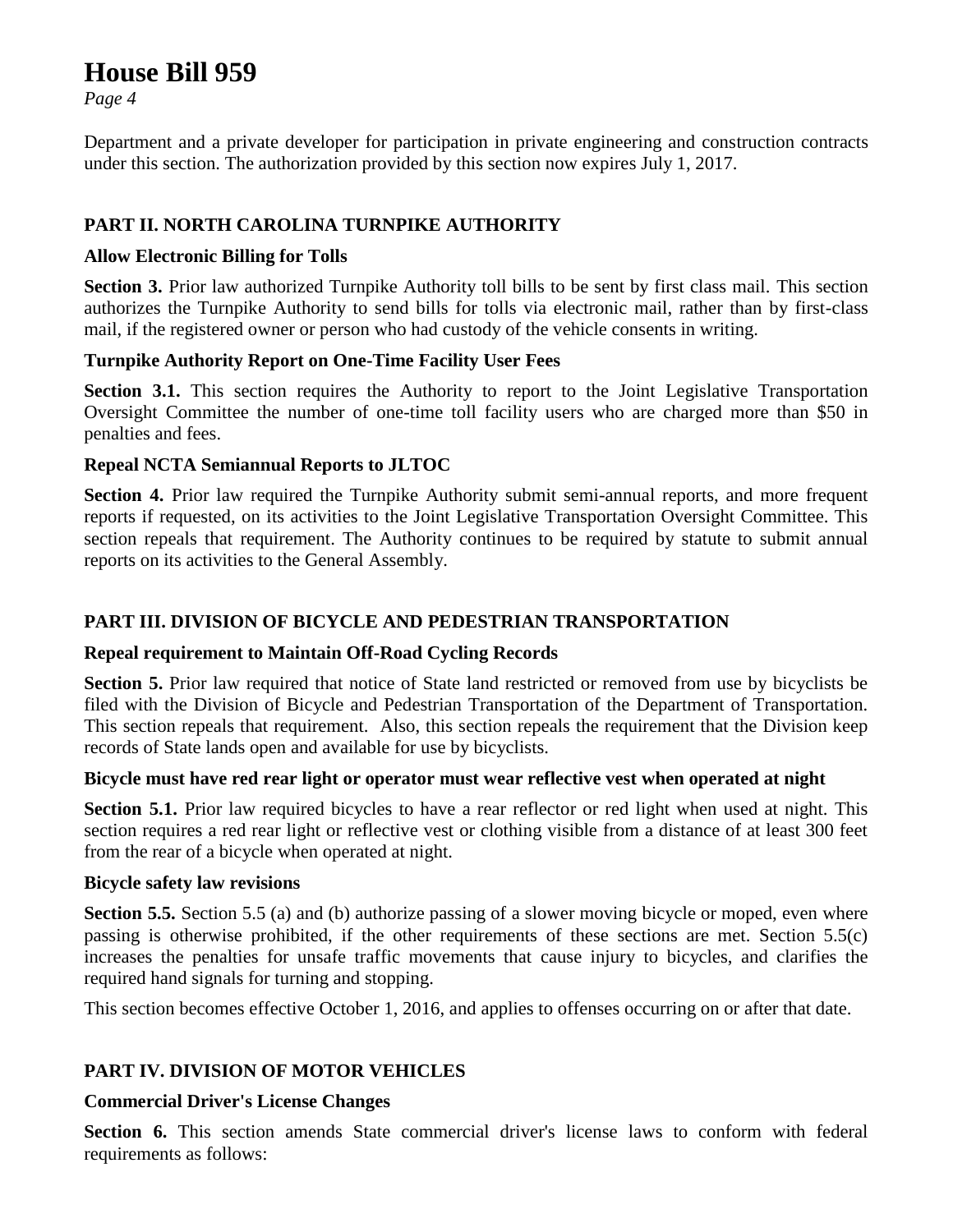*Page 5*

- Delete a provision allowing the Division of Motor Vehicles to issue a restricted instruction permit to an applicant for certification as a school bus driver.
- Make commercial learner's permits valid for 180 days with no limit on renewal. Priorly, permits are valid for 6 months but are limited to one renewal in a two-year period.
- Increase commercial driver's license disqualification periods for convictions of violating out-ofservice orders, and require violations to be committed in a commercial motor vehicle.
- Establish statutory authority for the Division to issue intrastate medical waivers to individuals not able to meet federal medical qualification standards for commercial driver's license holders. The waiver authorizes intrastate operation of a commercial motor vehicle subject to regulation by the Division. This is prior practice by the Division.

This section becomes effective January 1, 2017, and applies to offenses committed on or after that date.

### **Extend Registration Period for Certain Plates**

**Section 7**. Prior law provided that the registration of a motor vehicle renewed by means of a renewal sticker expires at midnight on the last day of the month designated on the sticker. This section provides that the registration of a motor vehicle renewed by means other than a renewal sticker (typically a new registration plate) expires at midnight on February 15 of each year. This section becomes effective October 1, 2016 and applies to registration renewals on or after that date.

### **Temporary Driving Certificate Use/Uniformity**

**Section 8.** Prior law provided that a temporary driving certificate is valid for 60 days for an applicant seeking a commercial driver's license and 20 days for an applicant seeking a non-commercial driver's license. In addition, prior law prohibited the use of a temporary driving certificate for identification purposes. This section sets the period of validity for all temporary driving certificates at 60 days and allows a certificate to be used for identification purposes when conducting business with the DMV. This section becomes effective January 1, 2017, and the change to period of validity applies to certificates issued on or after that date.

### **DMV Driver's License Testing Requirements/Remote Renewal**

**Section 9** eliminates the prior statutory requirement for sign and symbol and vision testing when a person is renewing a driver's license remotely via the internet or at a DMV kiosk. Sign and symbol testing will still be required for initial issuance of a drivers' license, and vision testing will be done for required in-person, in-office renewal. This section becomes effective October 1, 2016.

### **DMV/Electronic Notice**

**Section 10** Prior law authorized DMV to send notice of vehicle registration renewal by e-mail, if the customer has consented. This section (i) specifies that a person who has provided an e-mail address to DMV shall notify the Division of any change or discontinuance of that e-mail address within 30 days after the change or discontinuance; (ii) clarifies prior law limiting disclosure of personal information in DMV motor vehicle records to provide that e-mail addresses provided to DMV are personal information; and (iii) provides that instead of providing notice by personal delivery or United States mail, DMV may give notice for *any* DMV business by e-mail, if the person to be notified has consented to receiving notices via electronic means, and has provided the Division an e-mail address for receiving the notices. This section becomes effective October 1, 2016.

### **DMV to provide option for joint tenancy with right of survivorship on application for registration and certificate of title**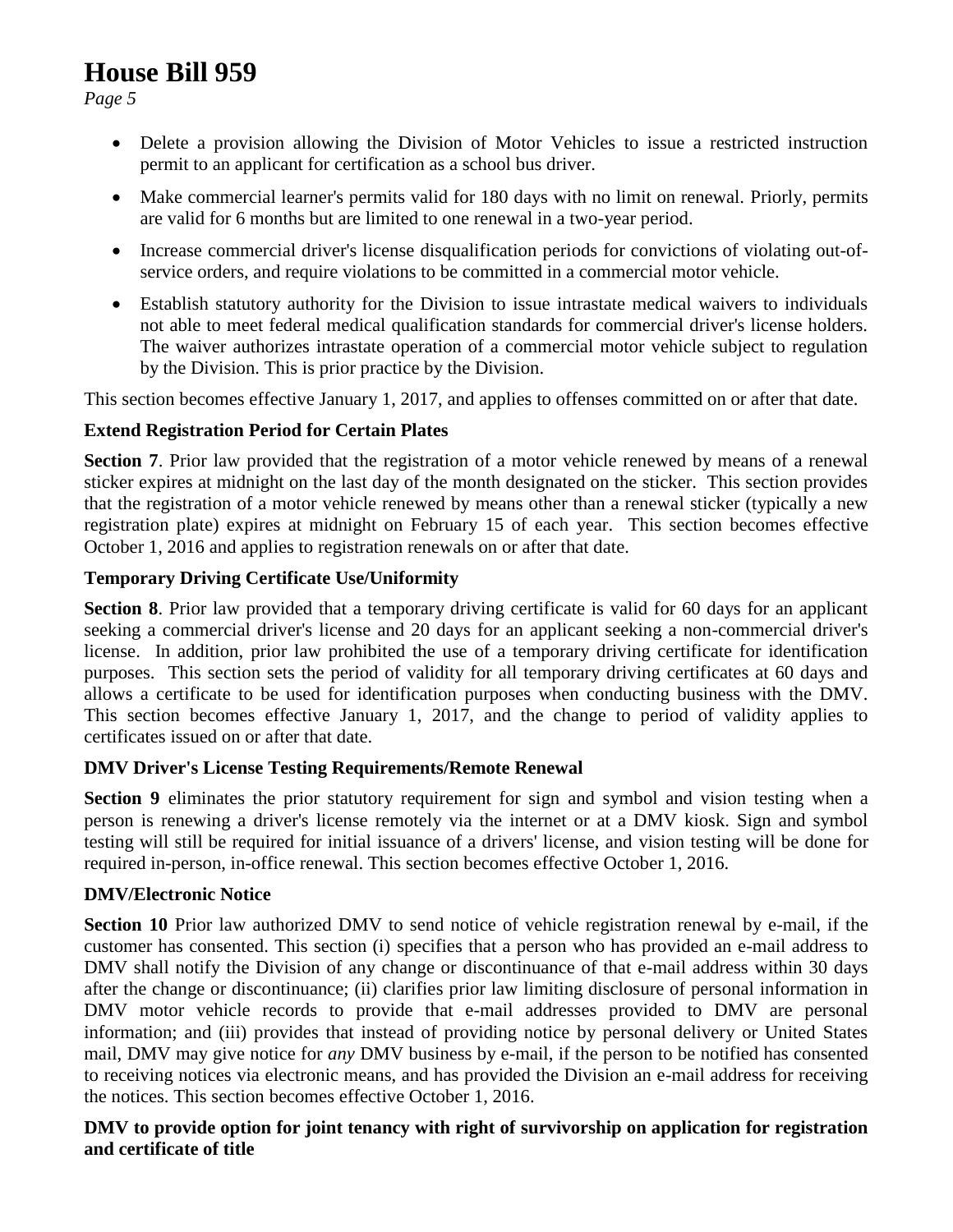*Page 6*

**Section 10.5.** This section requires DMV to place a pre-printed "joint tenancy with right of survivorship" option on its application for a motor vehicle title form. This change allows vehicles to pass to the surviving owner outside of probate.

### **DMV/Inspection of Pre-1981 Motor Vehicles/Titling**

**Section 11.** Prior law required DMV to inspect out-of-state vehicles that are 35 years or older prior to issuing an initial NC title for the vehicle. Section 11 changes the requirement to vehicles from the 1980 model year or older. This section becomes effective January 1, 2017.

### **Repeal Signature Requirement/Registration Card**

**Section 12.** Prior law made it an infraction for the owner of a registered motor vehicle to fail to sign their vehicle registration card with pen and ink upon receipt. This section repeals that requirement. This section becomes effective December 1, 2016, and applies to registration cards issued on or after that date.

### **Revise Definition of** "**Autocycle**"

**Section 12.5.** This section amends the definition of an autocycle to include vehicles without an airbag, and with partially enclosed seating within the definition.

### **Moped Insurance Changes**

**Section 12.6** authorizes moped liability insurers to cede moped liability insurance coverage to the North Carolina Reinsurance Facility.

### **Amend Moped Definition**

**Section 13** establishes a definition for "electric assisted bicycles", and exempts them from the definition of motor vehicles. In addition, this section moves the definition of "moped" to Chapter 20 of the General Statutes, clarifies that the definition includes mopeds powered by electricity or alternative fuel, but does not include motor-driven bicycles or electric assisted bicycles. This section also makes several conforming changes to related statutes.

This section becomes effective December 1, 2016, and applies to offenses committed on or after that date.

### **Allow dealer plates for employees of independent dealers and family members**

**Section 13.5.** This section authorizes use of dealer plates by employees of independent dealers, and by immediate family members of independent dealers and their employees.

### **Law enforcement to provide accident report to insurer**

**Section 13.8.** This section provides that law enforcement may provide an uncertified copy of an accident report to an insurance agent or driver upon being provided with evidence that a certified copy of the accident report has been requested from the DMV and the applicable fee has been paid.

### **PART V. UNMANNED AIRCRAFT SYSTEM TECHNICAL CHANGE**

**Section 14.5.** This section change changes the authorized minimum age for operation of a commercial unmanned aircraft system from age 17 to age 16, the same age as authorized under recently adopted federal rules (14 CFR Part 107, issued June 21, 2016).

### **PART VI. MAP ACT CHANGES**